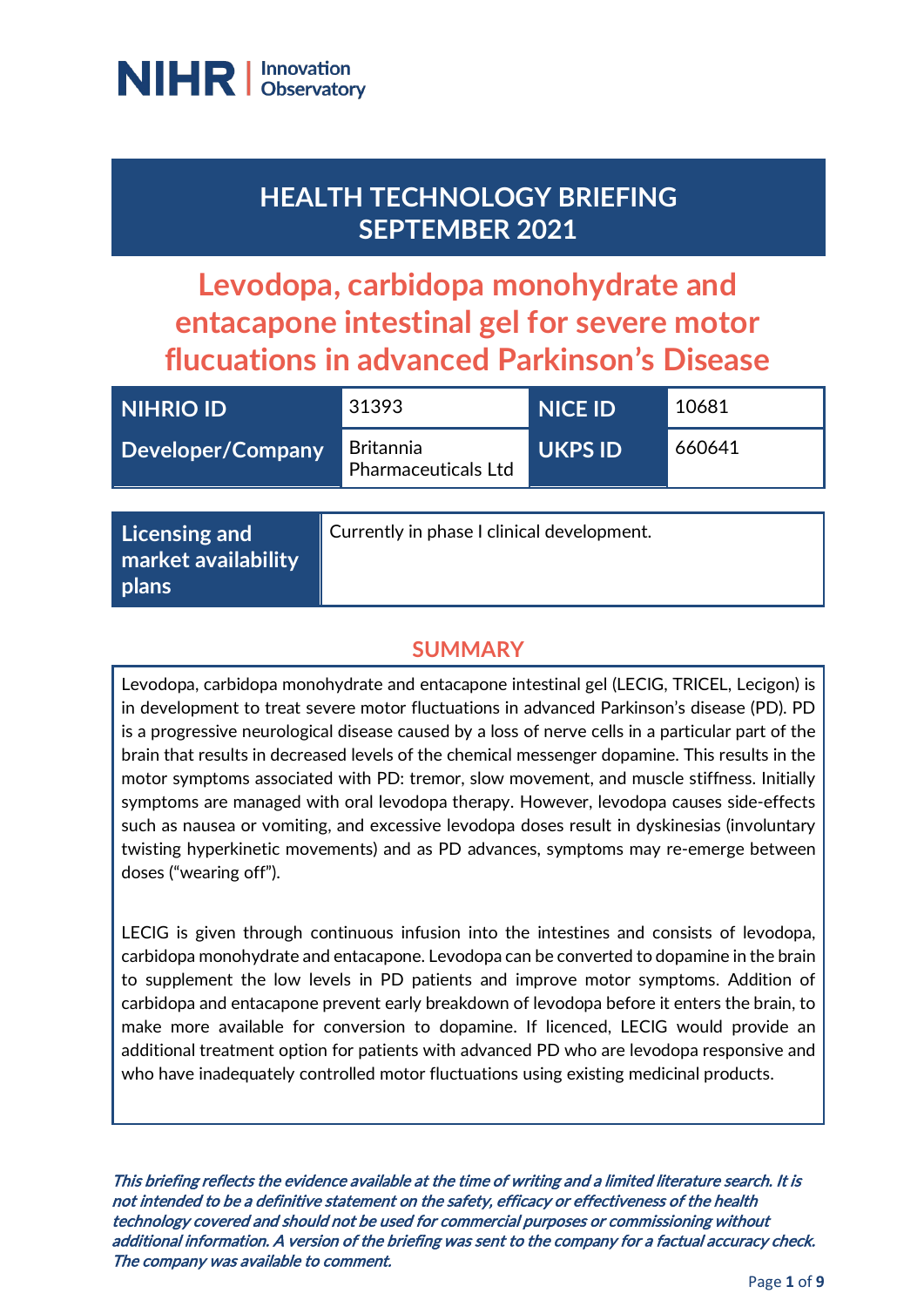### **PROPOSED INDICATION**

Treatment of advanced Parkinson's Disease (PD). 1,

## **TECHNOLOGY**

#### **DESCRIPTION**

Levodopa, carbidopa monohydrate and entacapone intestinal gel (Lecigon, LECIG, TRIGEL) is a medicinal product that combines the delivery of all three components: levodopa, carbidopa monohydrate and entacapone (ratio 4:1:4) to PD patients in the form of an intestinal gel for continuous infusion into the duodenum/jejunum via a portable pump.<sup>1,2</sup> Levodopa is a precursor of dopamine that is administered to patients with PD due to its ability to cross the blood-brain barrier (BBB).3 Once levodopa has crossed the BBB it is metabolised to dopamine and supplements the low endogenous levels of dopamine in PD patients, resulting in improved nerve conduction and improvement in movement disorder symptoms.<sup>4</sup> Carbidopa is a decarboxylase inhibitor which works by preventing the breakdown of levodopa before it crosses the BBB, thus allowing lower doses of levodopa to be used causing fewer side-effects to patients such as nausea and vomiting.<sup>5</sup> Addition of the catechol-O-methyltransferase (COMT) inhibitor entacapone results in less conversion of levodopa to 3-Omethyldopa (3- OMD). Similarly to carbidopa, this increases the therapeutic efficacy of levodopa by increasing the levodopa plasma concentrations. $2$ 

In the phase I clinical trial (NCT02448914) participants are given three individually adjusted and pre-defined doses of intestinal administration of LECIG (20mg/ml levodopa, 5mg/ml carbidopa monohydrate, and 20mg/ml entacapone): a morning dose, a continuous 14 hour infusion, and extra bolus doses (if required). $1$ 

#### **INNOVATION AND/OR ADVANTAGES**

In advanced PD, progressive neurodegeneration and gastrointestinal impairments reduce levodopa absorption and shorten the duration of response to treatment (known as ON periods) so patients require increased doses of oral treatment to manage their symptoms. However, this means that patients experience peaks and troughs of disease activity, oscillating between OFF and ON with levodopa-induced side effects such as dyskinesia. Therefore treatments that provide continuous stimulation of levodopa are preferred for patients with advanced PD to avoid oscillating symptom control and treatment-induced side effects.<sup>6</sup>

Intestinal infusion of combined levodopa and carbidopa (Duodopa) provides faster absorption, comparable levodopa bioavailability and significantly reduced intra-patient variability in levodopa concentrations relative to oral administration of levodopa and carbidopa.1,7 In tablet form, entacapone has shown to improve the bioavailability of levodopa, resulting in more preserved stability of levodopa concentrations and motor functions.1,8

The combination of levodopa-carbidopa intestinal gel (LCIG) infusion with oral entacapone is already licenced for PD disease patients with end of dose motor fluctuations not adequately controlled with levodopa and dopa-decarboxylase inhibitor treatment. The combination of all products (levodopa, carbidopa, and entacapone) administered as an intestinal gel, however, does not have Marketing Authorisation in the EU/UK.<sup>9,10</sup> Development of a levodopa, carbidopa, entacapone intestinal gel was thought to optimise delivery of levodopa in the treatment of advanced PD.<sup>11,7</sup> Additionally, levodopa, carbidopa and entacapone intestinal gel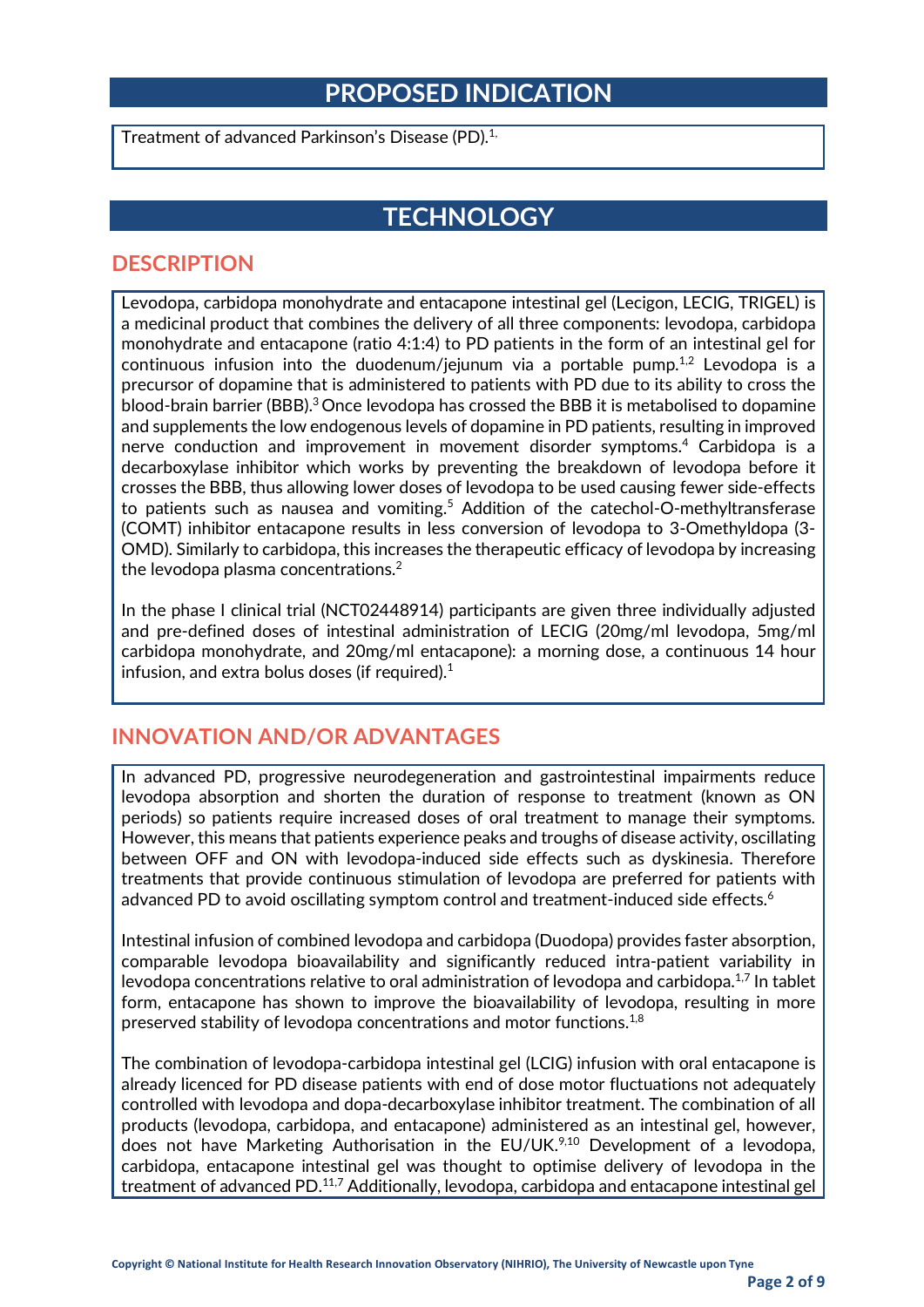is delivered via a pump that is approximately half the size and half the weight of the LCIG pump which is a significant patient-centred improvement for a patient population who experience impaired physical functioning.12,13

Results from the phase I crossover trial (NCT02448914) suggest that the required levodopa dose can be successfully reduced with continuous infusion of levodopa, carbidopa monohydrate and entacapone intestinal gel, without lowering levodopa exposure relative to LCIG.<sup>2</sup> In a real-world study of 24 patients who were treated with Lecigon, 15 of whom switched from or previously received LCIG, the efficacy and safety of Lecigon was as expected and patients with previous experience with the LCIG pump indicated that they preferred the size and usability of the Lecigon pump. $14$ 

In addition, levodopa, carbidopa and entacapone intestinal gel is delivered via a pump that is approximately half the size and half the weight of the LCIG pump. This is a significant patientcentred improvement for a patient population who experience impaired physical functioning.12,13

#### **DEVELOPMENT STATUS AND/OR REGULATORY DESIGNATIONS**

The combination of levodopa, carbidopa and entacapone intestinal gel infusion does not have Marketing Authorisation in the EU/UK for any indication.

The combination of levodopa-carbidopa intestinal gel (LCIG) infusion with oral entacapone is already licenced in the UK for PD disease and end of dose motor fluctuations not adequately controlled with levodopa and dopa-decarboxylase inhibitor treatment.<sup>9,10</sup>

The very common drug-related adverse effects (experienced by  $\geq 10\%$  of patients) associated with LCIG infusion are weight decrease, anxiety, depression, insomnia, orthostatic hypotension, dyskinesia, nausea, constipation and falls.<sup>10</sup>

The very common device and procedure related adverse effects from intestinal infusion of LCIG are postoperative wound infection, abdominal pain, excessive granulation tissue, complications of the device insertion, incision site injury or complications.10

### **PATIENT GROUP**

#### **DISEASE BACKGROUND**

PD is a progressive neurodegenerative disease, characterised by progressive degeneration of the dopaminergic system due to a loss of nerve cells in part of the brain called the substantia nigra. Dopamine plays a vital role in regulating the movement of the body as it is the chemical messenger (neurotransmitter) that transmits messages between nerves that control muscle movements.15,16 A reduction in dopamine is responsible for the motor symptoms of PD which include bradykinesia (slow movement), rigidity, tremor and postural instability.16,17 It is not known exactly what causes the loss of dopaminergic nerve cells associated with PD but it is believed to be a combination of genetic changes and environmental factors such as the pesticides and herbicides used in farming; traffic; or industrial pollution.<sup>18</sup> The biggest risk factor for developing PD is advancing age; with the average age of onset being 60 years old. Men are also more likely to develop PD than women.<sup>17</sup>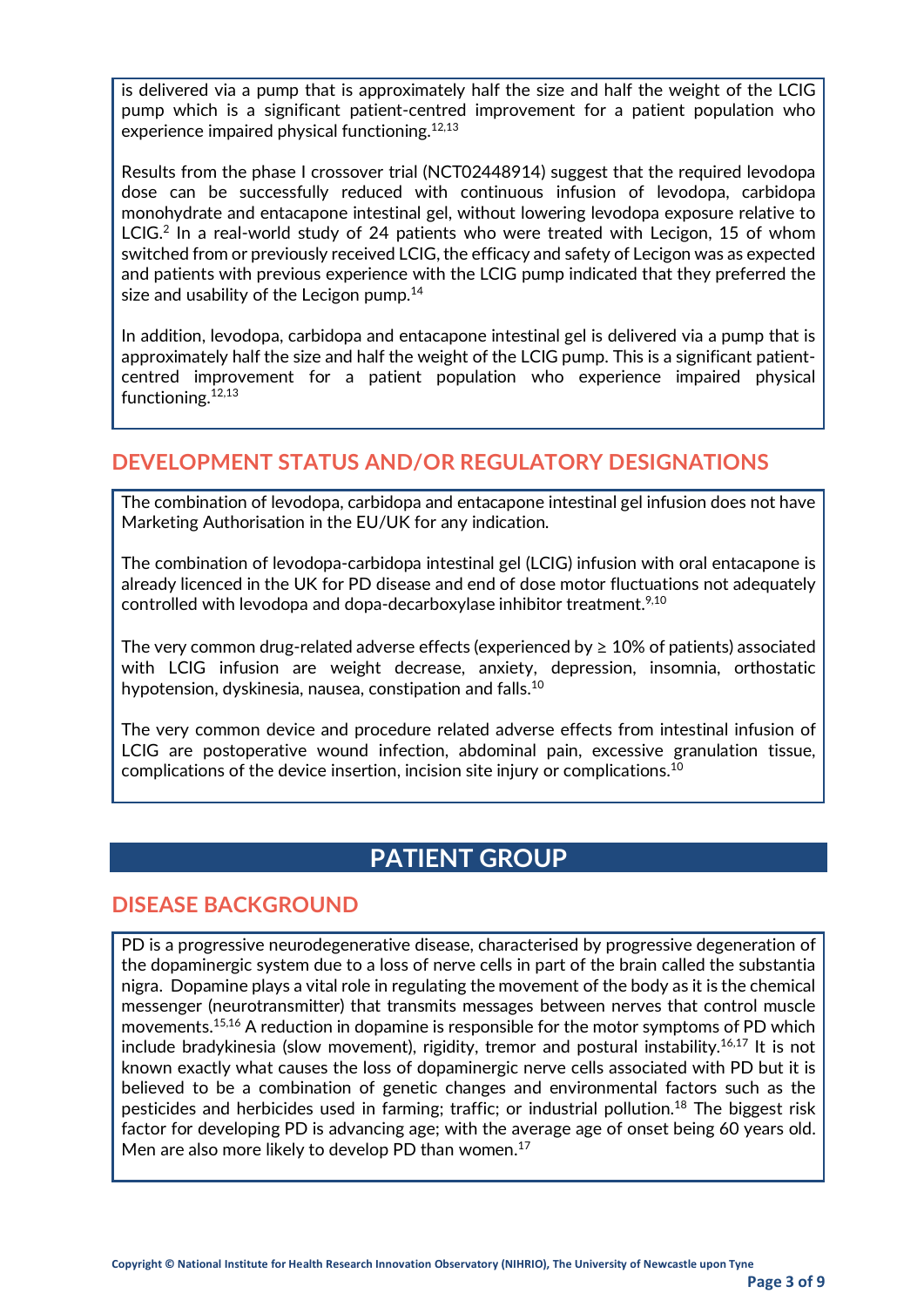Early-stage symptoms of PD are managed with oral levodopa treatment. However, as the disease progresses, symptoms are no longer well controlled by oral medication and the symptoms re-emerge or worsen usually around 3-4 hours after a dose of levodopa. $17,19$  This phenomenon is called "wearing off" where the control of motor and non-motor symptoms fluctuate, occurring more frequently and with less predictably.<sup>19</sup> The main factor leading to the development of motor fluctuations is the gradual loss of dopaminergic cells over time in PD, meaning that the level of dopamine in the patient's brain becomes increasingly dependent on the availability of levodopa in the blood.<sup>19</sup> OFF periods also become more common in advanced PD due to the development of gastric complications that reduce the capacity for levodopa absorption and therefore shorted the duration of response to oral medication.<sup>11</sup> Wearing off can occur at any time after the initial 'honeymoon period' of starting levodopa treatment, but most commonly develops five or more years after the onset of motor symptoms and happens more frequently as PD progresses.<sup>19</sup> The associated motor and nonmotor symptoms of advanced PD can complicate the basic activities of daily living such as bathing, dressing, eating, sleeping and walking.<sup>20</sup>

#### **CLINICAL NEED AND BURDEN OF DISEASE**

PD is the second most common neurodegenerative disorder after Alzheimer's disease and is the fastest growing neurological condition in the world. $^{21,22}$  In 2020 it was estimated that there were 121,000 people living in England with PD, and 7,642 in Wales.<sup>22</sup> The prevalence of PD increases with age: the prevalence is 4-5 per 100,000 people aged 30-39 years, compared with 1,696 per 100,000 people aged 80-84 (equivalent to 1.7% of this age group). By 2025, because of a growing and increasingly ageing population the estimated prevalence of PD is expected to increase by 23.2% and the yearly incidence is expected to increase by 23.9%.<sup>23</sup> PD affects men more commonly than women, with males aged 50-89 1.4 times more likely to develop PD than females in the same age category. $^{22}$ 

In England in 2019-20 there were 192,429 diagnoses of PD (ICD-10 code G20). There were 13,836 finished consultant episodes (FCE) for PD, which resulted in 7,200 admissions and 102,586 FCE bed days.<sup>24</sup> It is estimated that 10% of PD patients have advanced disease.<sup>25,26</sup>

A UK retrospective cohort study using data from 1994–2013 from the UK clinical Practice Research Datalink and Hospital Episode Statistics databases identified that the total costs of PD increased significantly between patients with non-advanced PD and advanced PD (£4422) versus £5491, p<0.01).<sup>27</sup> In a further survey providing data on 302 patients with advanced PD reported that annual costs increased significantly among patients with advanced PD from £25,630 in patients spending <25% of waking time in an OFF state to £62,147 for patients spending >75% of waking time in OFF.<sup>28</sup>

## **PATIENT TREATMENT PATHWAY**

#### **TREATMENT PATHWAY**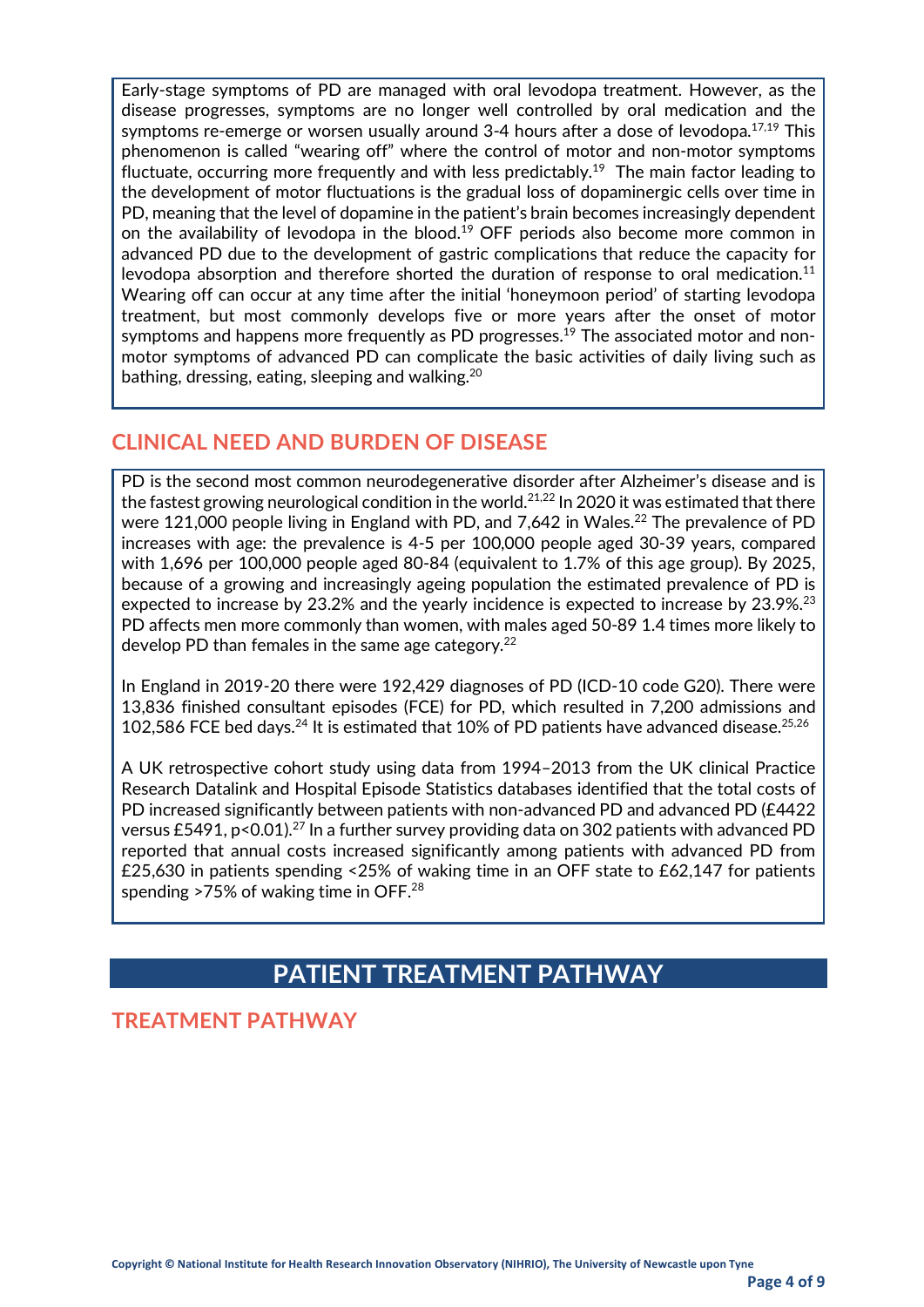There is currently no cure for PD, but treatments are available to help relieve the symptoms and maintain the quality of life of the patient.<sup>29</sup> Every person with PD has a different experience of the condition, so PD patients work with a specialist, PD nurse or pharmacist to adapt the type of drug, dosing and timing to find the best treatment regime for the patient. Which medication patients take will depend on the type and severity of their symptoms as well as other factors such as age and lifestyle.<sup>30</sup>

Levodopa is the mainstay of treatment for PD and most patients initially respond well to levodopa therapy.26,31 Once a patient develops insufficient symptom control or fluctuations in motor control the treatment regime may be adapted through measures such as optimising the dose and timing of levodopa used or the addition of drugs to the treatment regime.<sup>32</sup>It is estimated that around 10% of PD patients will develop advanced disease resulting in physical disabling motor and non-motor complications. Motor complications include wearing off effects and dyskinesia (abnormal involuntary movement) that do not adequately respond to oral medication manipulation. In such cases patients are considered for a number of advanced therapies that include apomorphine subcutaneous infusions, deep brain stimulation (DBS) and levodopa-carbidopa intestinal gel (LCIG) infusion.26

#### **CURRENT TREATMENT OPTIONS**

LCIG is currently available through an NHS England clinical commissioning policy for patients with advanced levodopa-responsive PD with severe motor fluctuations, including significantly disabling wearing off periods and/or dyskinesia, that have not responded satisfactory to available combinations of PD.<sup>26,33</sup> The NHS England Clinical Commissioning Policy for LCIG recommends it should be restricted to patients unsuitable for deep brain stimulation (DBS).<sup>26</sup>

### **PLACE OF TECHNOLOGY**

If licenced, this medicinal product will offer an additional treatment option for patients with advanced PD. $^{\rm 1}$ 

| <b>Trial</b>        | NCT02448914, A Single Centre, Two-period, Open Label,<br>Randomised Crossover Study to assess Plasma Levodopa,<br>Carbidopa and Entacapone Concentrations After Continuous<br>Infusion of TRIGEL or Duodopa in Patients With Advanced<br>Parkinson's Disease<br><b>Phase I - Completed</b><br>Primary completion date: July 2015<br><b>Locations:</b> Sweden |  |
|---------------------|--------------------------------------------------------------------------------------------------------------------------------------------------------------------------------------------------------------------------------------------------------------------------------------------------------------------------------------------------------------|--|
| <b>Trial design</b> | Open-label, two-period, randomised, crossover study                                                                                                                                                                                                                                                                                                          |  |
| <b>Population</b>   | N=11; adults aged 30 years and older; advanced levodopa-<br>responsive idiopathic PD currently treated with infusion since<br>minimum 30 days; BMI between 17.0 and 31.0 $\text{kg/m}^2$<br>(inclusive)                                                                                                                                                      |  |

## **CLINICAL TRIAL INFORMATION**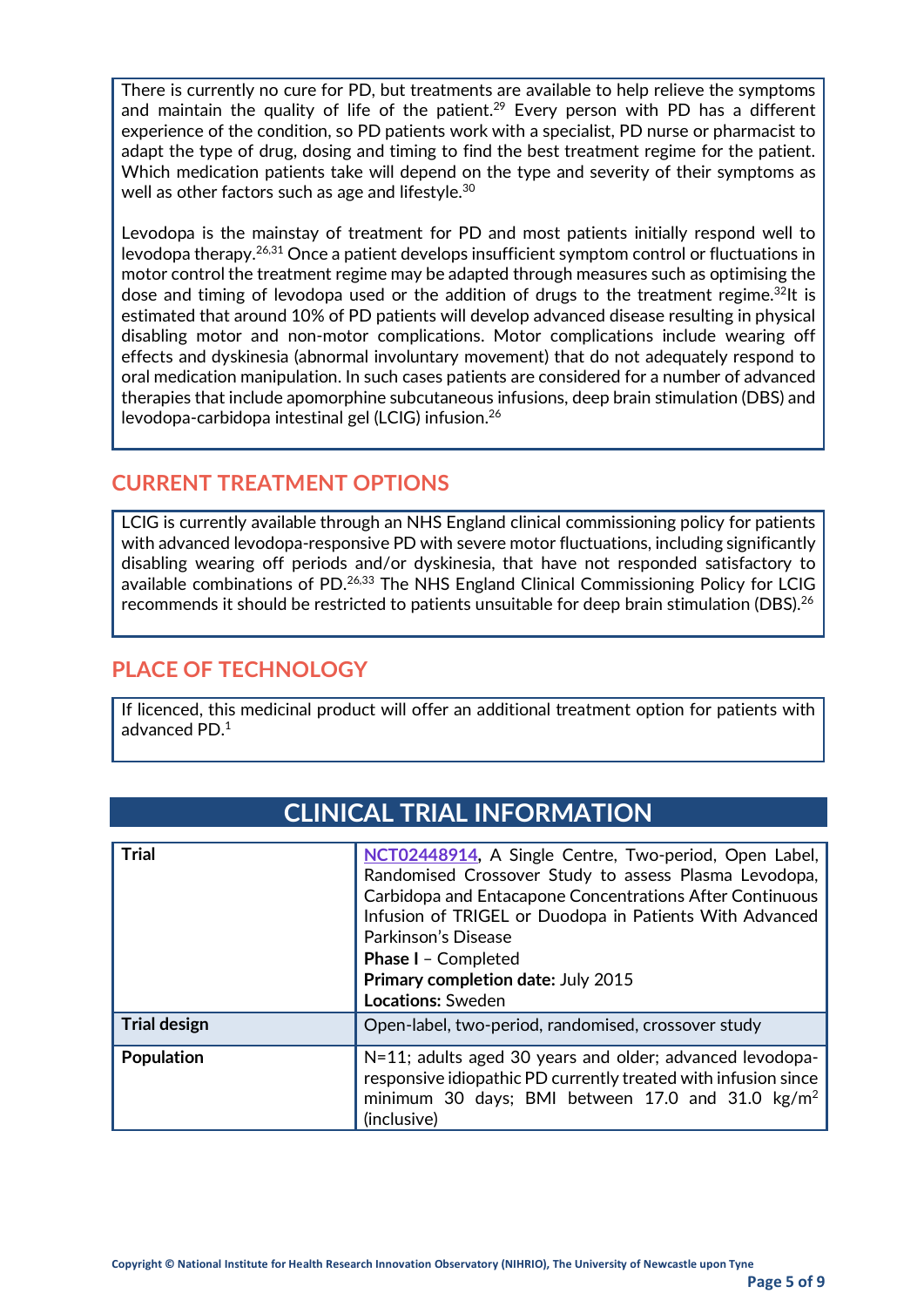| Intervention(s)           | TRIGEL, intestinal gel (20mg/mL levodopa,<br>5mg/mL<br>carbidopa monohydrate, and 20mg/mL entacapone)<br>Administered through duodenal or upper jejunal infusion via<br>the participants permanently inserted infusion pump                                                                                                                                                                                                                                                                                                                                                                                                                                                                                                                                                                                 |  |  |
|---------------------------|-------------------------------------------------------------------------------------------------------------------------------------------------------------------------------------------------------------------------------------------------------------------------------------------------------------------------------------------------------------------------------------------------------------------------------------------------------------------------------------------------------------------------------------------------------------------------------------------------------------------------------------------------------------------------------------------------------------------------------------------------------------------------------------------------------------|--|--|
| Comparator(s)             | No comparator                                                                                                                                                                                                                                                                                                                                                                                                                                                                                                                                                                                                                                                                                                                                                                                               |  |  |
| Outcome(s)                | Primary outcome measure:<br>Compare the systemic exposure (AUC <sub>0-14</sub> h) of levodopa<br>after continuous infusion of levodopa, carbidopa<br>monohydrate, entacapone intestinal gel (LECIG) and<br>levodopa, carbidopa monohydrate intestinal gel (LCIG). <sup>2</sup>                                                                                                                                                                                                                                                                                                                                                                                                                                                                                                                              |  |  |
|                           | *See trial record for full list of outcome measures                                                                                                                                                                                                                                                                                                                                                                                                                                                                                                                                                                                                                                                                                                                                                         |  |  |
| <b>Results (efficacy)</b> | Systemic exposure for levodopa did not significantly differ<br>between the two treatments, but the dose adjusted levodopa<br>exposure was found to be significantly higher during LECIG<br>administration compared with LCIG. Six patients had a 40%<br>or higher increase in levodopa systemic exposure, whereas 3<br>patients had the expected 20% increase and 2 patients did<br>not reach the target systemic exposure. An incline in the<br>levodopa LECIG plasma concentration profile during the day<br>was observed. Mean treatment response scores (TRS) did not<br>differ significantly between treatments ( $P=0.84$ ). <sup>2</sup>                                                                                                                                                             |  |  |
| <b>Results (safety)</b>   | Six adverse events (AEs) were reported by 2 patients (18%)<br>after LCIG administration, and 10 adverse events were<br>reported by 6 patients (55%) after LEIG administration.<br>Headache was reported by 1 patient after administration of<br>LCIG and 3<br>patients after LECIG administration. Five<br>unique adverse events in 3 patients were assessed as related<br>to study drug: nausea (1 event after each treatment),<br>diarrhoea (after LCIG administration), and dizziness and<br>headache (both occurring after LECIG administration). All AEs<br>were mild. No serious or severe AEs were reported, and no<br>AEs led to discontinuation or change in therapy. No clinically<br>significant changes in vital signs, electrocardio-grams, or<br>physical examinations occurred. <sup>2</sup> |  |  |

## **ESTIMATED COST**

The estimated cost of this levodopa, carbidopa and entacapone intestinal gel is not yet known.

# **RELEVANT GUIDANCE**

#### **NICE GUIDANCE**

- NICE technology appraisal in development. Istradefylline with levodopa for treating motor fluctuations in Parkinson's disease (TA10773). Expected date of issue to be confirmed.
- NICE technology appraisal in development. Foslevodopa-foscarbidopa for treating Parkinson's disease with motor fluctuations (TA10772). Expected November 2022.
- NICE clinical guideline. Parkinson's disease in adults (NG71). July 2017.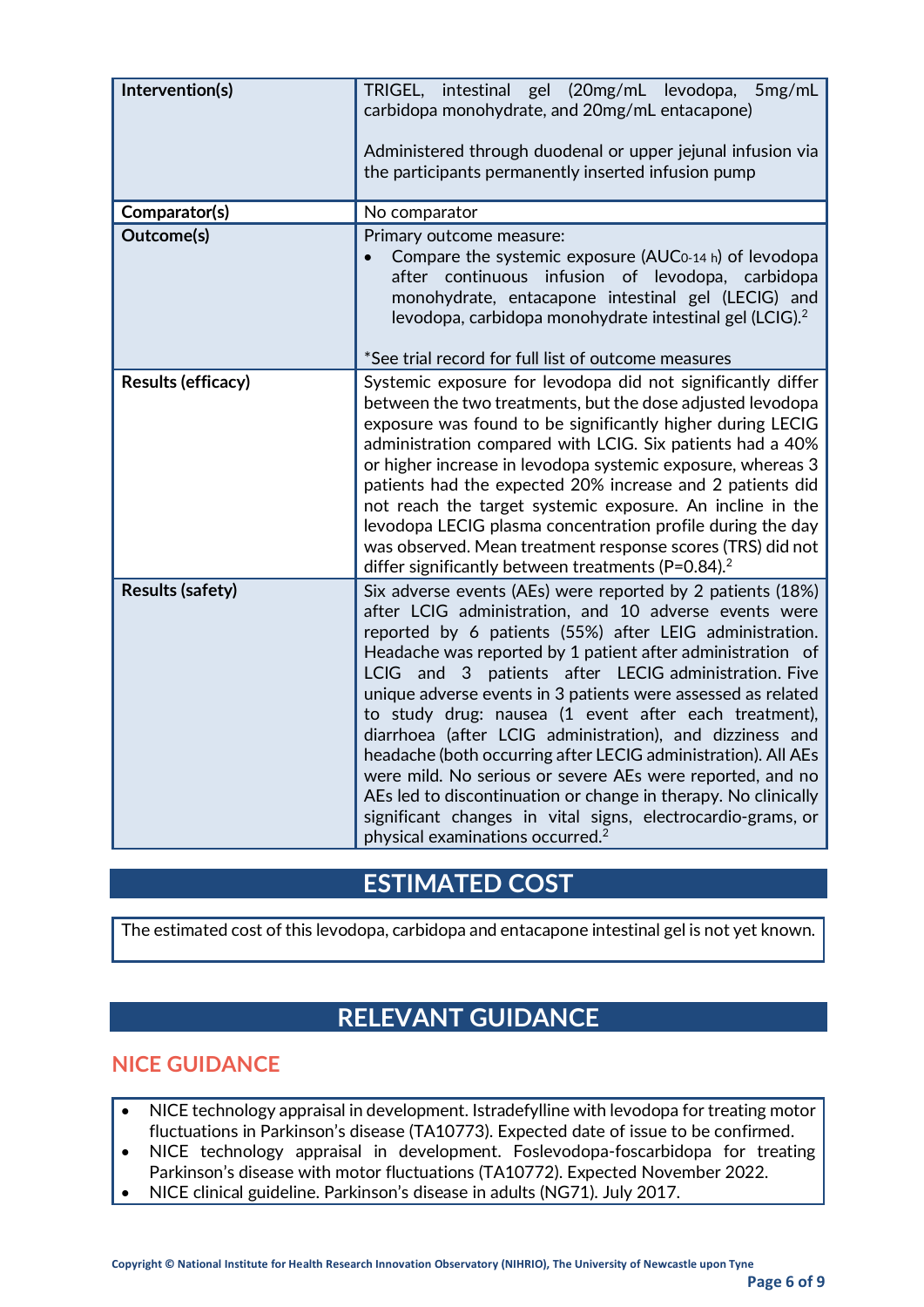- NICE quality standard. Parkinson's disease (QS164). February 2018.
- NICE interventional procedure guidance. Unilateral MRI-guided focused ultrasound thalamotomy for moderate to severe tremor in Parkinson's disease (IPG606). February 2018.
- NICE interventional procedure guidance. Subthalomotomy for Parkinson's disease (IPG65). June 2004.
- NICE interventional procedure guidance. Deep brain stimulation for Parkinson's disease (IPG19). November 2003.

### **NHS ENGLAND (POLICY/COMMISSIONING) GUIDANCE**

- NHS England. 2013/14 NHS Standard Contract for Neurosciences: Specialised Neurology (Adult). D04/Sa.
- NHS England. Clinical Commissioning Policy: Levodopa-carbidopa intestinal gel (LCIG). D04/P/E. July 2015.

#### **OTHER GUIDANCE**

- Fox, S.H et al. International Parkinson and Movement Disorder Society Evidence-Based Medicine Review: Update on Treatments for the Motor Symptoms of Parkinson's Disease. 2018.34
- NICE Clinical Knowledge Summary: Parkinson's Disease. 2018.35
- UK Parkinson's Excellence Network. Non-oral treatment integrated pathway in Parkinson's. 2016.36

## **ADDITIONAL INFORMATION**

### **REFERENCES**

- 1 Clinicaltrials.gov. A Single Centre, Two-period, Open Label, Randomised, Cross-over Study to Assess Plasma Levodopa, Carbidopa and Entacapone Concentrations After Continuous Infusion of TRIGEL or Duodopa in Patients With Advanced Parkinson´s Disease. Trial ID: NCT02448914. 2015. Status: Completed. Available from:<https://clinicaltrials.gov/ct2/show/NCT02448914> [Accessed 19 August 2021].
- 2 Senek M, Nielsen EI, Nyholm D. Levodopa-entacapone-carbidopa intestinal gel in Parkinson's disease: A randomized crossover study. Movement Disorders. 2017;32(2):283-6. Available from: [https://doi.org/10.1002/mds.26855.](https://doi.org/10.1002/mds.26855)
- 3 DrugBank. Levodopa. 2005. Available from[: https://go.drugbank.com/drugs/DB01235](https://go.drugbank.com/drugs/DB01235) [Accessed 20 August 2021].
- 4 MedicineNet. Levodopa-carbidopa. 2019. Available from: <https://www.medicinenet.com/levodopa-carbidopa/article.htm> [Accessed 20 August 2021].
- 5 Medline Plus. *Levodopa and Carbidopa.* 2018. Available from: <https://medlineplus.gov/druginfo/meds/a601068.html> [Accessed 20 August 2021].
- 6 Jankovic J, Tan EK. Parkinson's disease: etiopathogenesis and treatment. Journal of Neurology, Neurosurgery and Psychiatry. 2020;91(8):795-808. Available from: [https://doi.org/10.1136/jnnp-2019-322338.](https://doi.org/10.1136/jnnp-2019-322338)
- 7 Othman AA, Rosebraugh M, Chatamra K, Locke C, Dutta S. Levodopa-Carbidopa Intestinal Gel Pharmacokinetics: Lower Variability than Oral Levodopa-Carbidopa. Journal of Parkinson's Disease. 2017;7(2):275-8. Available from[: https://doi.org/10.3233/JPD-161042.](https://doi.org/10.3233/JPD-161042)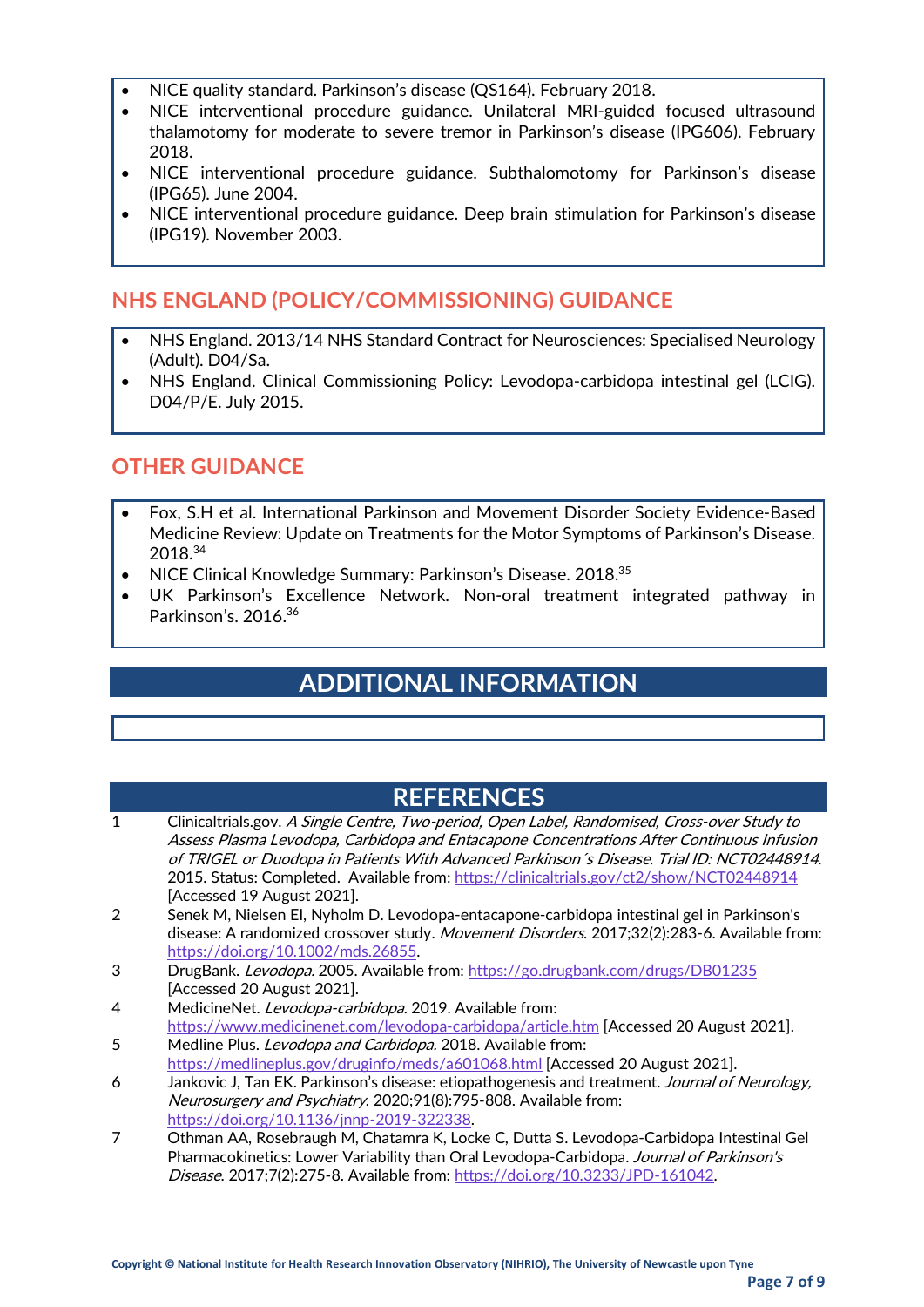- 8 Nyholm D, Johansson A, Lennernäs H, Askmark H. Levodopa infusion combined with entacapone or tolcapone in Parkinson disease: a pilot trial. *European Journal of Neurology*. 2012 Jun;19(6):820-6. Available from[: https://doi.org/10.1111/j.1468-1331.2011.03614.x.](https://doi.org/10.1111/j.1468-1331.2011.03614.x)
- 9 National Institute for Health and Care Excellence (NICE). Levodopa with Carbidopa and Entacapone. 2021. Available from: [https://bnf.nice.org.uk/drug/levodopa-with-carbidopa-and](https://bnf.nice.org.uk/drug/levodopa-with-carbidopa-and-entacapone.html)[entacapone.html](https://bnf.nice.org.uk/drug/levodopa-with-carbidopa-and-entacapone.html) [Accessed 23 August 2021].
- 10 Electronic Medicines Compendium (EMC). *Duodopa intestinal gel.* 2021. Available from: <https://www.medicines.org.uk/emc/product/6231/smpc> [Accessed 20 August 2021].
- 11 Pfeiffer RF, Isaacson SH, Pahwa R. Clinical implications of gastric complications on levodopa treatment in Parkinson's disease. Parkinsonism & Related Disorders. 2020;76:63-71. Available from: [https://doi.org/10.1016/j.parkreldis.2020.05.001.](https://doi.org/10.1016/j.parkreldis.2020.05.001)
- 12 Smiths Medical. CADD-Legacy 1400 Pump. 2015. Available from: [https://www.rxabbvie.com/pdf/duopa\\_pump\\_manual.pdf.](https://www.rxabbvie.com/pdf/duopa_pump_manual.pdf) [Accessed 24 September 2021].
- 13 Canespa. Crono par portable pumps for the treatment of Parinson's disease. 2021. Available from:<https://www.canespa.it/en/infusion-pump-parkinson.html#crono-par50> [Accessed 24 September 2021].
- 14 Öthman M, Widman E, Nygren I, Nyholm D. Initial Experience of the Levodopa–Entacapone– Carbidopa Intestinal Gel in Clinical Practice. Journal of Personalized Medicine. 2021;11(4):254. Available from[: https://doi.org/10.3390/jpm11040254.](https://doi.org/10.3390/jpm11040254)
- 15 Johns Hopkins Medicine. Parkinson's Disease Risk Factors and Causes. 2021. Available from: [https://www.hopkinsmedicine.org/health/conditions-and-diseases/parkinsons](https://www.hopkinsmedicine.org/health/conditions-and-diseases/parkinsons-disease/parkinsons-disease-risk-factors-and-causes#:%7E:text=Dopamine%20is%20the%20chemical%20messenger,the%20substantia%20nigra%20to%20die)[disease/parkinsons-disease-risk-factors-and](https://www.hopkinsmedicine.org/health/conditions-and-diseases/parkinsons-disease/parkinsons-disease-risk-factors-and-causes#:%7E:text=Dopamine%20is%20the%20chemical%20messenger,the%20substantia%20nigra%20to%20die)[causes#:%7E:text=Dopamine%20is%20the%20chemical%20messenger,the%20substantia%20ni](https://www.hopkinsmedicine.org/health/conditions-and-diseases/parkinsons-disease/parkinsons-disease-risk-factors-and-causes#:%7E:text=Dopamine%20is%20the%20chemical%20messenger,the%20substantia%20nigra%20to%20die) [gra%20to%20die](https://www.hopkinsmedicine.org/health/conditions-and-diseases/parkinsons-disease/parkinsons-disease-risk-factors-and-causes#:%7E:text=Dopamine%20is%20the%20chemical%20messenger,the%20substantia%20nigra%20to%20die) [Accessed 19 August 2021].
- 16 National Health Service (NHS). Parkinson's Disease: Overview. 2019. Available from: <https://www.nhs.uk/conditions/parkinsons-disease/> [Accessed 18 August 2021].
- 17 Rosebraugh M, Kym P, Liu W, Facheris M, Benesh J. A Novel Levodopa/Carbidopa Prodrug (ABBV-951) 24-Hour Continuous Subcutaneous Infusion Treatment for Parkinson's Disease (P3.8-037). Neurology. 2019;92(15 Supplement): P3.8-037. Available from: [http://n.neurology.org/content/92/15\\_Supplement/P3.8-037.abstract.](http://n.neurology.org/content/92/15_Supplement/P3.8-037.abstract)
- 18 National Health Service (NHS). Parkinson's disease: Causes. 2019. Available from: <https://www.nhs.uk/conditions/parkinsons-disease/causes/> [Accessed 19 August 2021].
- 19 European Parkinson's Disease Association (EPDA). Wearing off and motor fluctuations. 2020. Available from[: https://www.epda.eu.com/about-parkinsons/symptoms/motor](https://www.epda.eu.com/about-parkinsons/symptoms/motor-symptoms/wearing-off-and-motor-fluctuations/)[symptoms/wearing-off-and-motor-fluctuations/](https://www.epda.eu.com/about-parkinsons/symptoms/motor-symptoms/wearing-off-and-motor-fluctuations/) [Accessed
- 20 Parkinson's Foundation. Activities of Daily Living. 2021. Available from: [https://www.parkinson.org/Living-with-Parkinsons/Managing-Parkinsons/Activities-of-Daily-](https://www.parkinson.org/Living-with-Parkinsons/Managing-Parkinsons/Activities-of-Daily-Living)[Living](https://www.parkinson.org/Living-with-Parkinsons/Managing-Parkinsons/Activities-of-Daily-Living) [Accessed 19 August 2021].
- 21 Specialist Pharmacy Service. Foslevodopa + foscarbidopa. 2020. Available from: <https://www.sps.nhs.uk/medicines/foslevodopa-foscarbidopa/> [Accessed 20 August 2021].
- 22 Parkinson's UK. Parkinson's prevalence facts and stats. 2021. Available from: <https://www.parkinsons.org.uk/about-us/reporting-parkinsons-information-journalists> [Accessed 22 August 2021].
- 23 National Institute for Health and Care Excellence (NICE). Parkinson's disease: How common is it? 2018. Available from[: https://cks.nice.org.uk/topics/parkinsons-disease/background](https://cks.nice.org.uk/topics/parkinsons-disease/background-information/prevalence/)[information/prevalence/](https://cks.nice.org.uk/topics/parkinsons-disease/background-information/prevalence/) [Accessed 23 August 2021].
- 24 NHS Digital. *Hospital Admitted Patient Care Activity 2019-20*. Available from: [https://digital.nhs.uk/data-and-information/publications/statistical/hospital-admitted-patient](https://digital.nhs.uk/data-and-information/publications/statistical/hospital-admitted-patient-care-activity/2019-20)[care-activity/2019-20](https://digital.nhs.uk/data-and-information/publications/statistical/hospital-admitted-patient-care-activity/2019-20) [Downloaded 17 September 2020].
- 25 All Wales Therapeutics & Toxicology Centre (AWMSG). AWMSG Secretariat assessment Report. Levodopa-carbidopa intestinal gel (Duodopa®) 20 mg/ml levodopa and 5mg/ml carbidopa monohydrate. 2017. Available from[: https://awmsg.nhs.wales/files/appraisals-asar](https://awmsg.nhs.wales/files/appraisals-asar-far/appraisal-report-levodopa-carbidopa-intestinal-gel-duodopa-3397/)[far/appraisal-report-levodopa-carbidopa-intestinal-gel-duodopa-3397/](https://awmsg.nhs.wales/files/appraisals-asar-far/appraisal-report-levodopa-carbidopa-intestinal-gel-duodopa-3397/) [Accessed 24 September 2021].
- 26 NHS England. Clinical Commissioning Policy: Levodopa-Carbidopa Intestinal Gel (LCIG). 2015. Available from[: https://www.engage.england.nhs.uk/consultation/specialised-services](https://www.engage.england.nhs.uk/consultation/specialised-services-consultation/user_uploads/duodopa-policy.pdf)[consultation/user\\_uploads/duodopa-policy.pdf](https://www.engage.england.nhs.uk/consultation/specialised-services-consultation/user_uploads/duodopa-policy.pdf) [Accessed 20 August 2021].
- 27 Weir S, Samnaliev M, Kuo T-C, Tierney TS, Walleser Autiero S, Taylor RS, et al. Short- and longterm cost and utilization of health care resources in Parkinson's disease in the UK. Movement Disorders. 2018;33(6):974-81. Available from[: https://doi.org/10.1002/mds.27302.](https://doi.org/10.1002/mds.27302)

**Page 8 of 9**